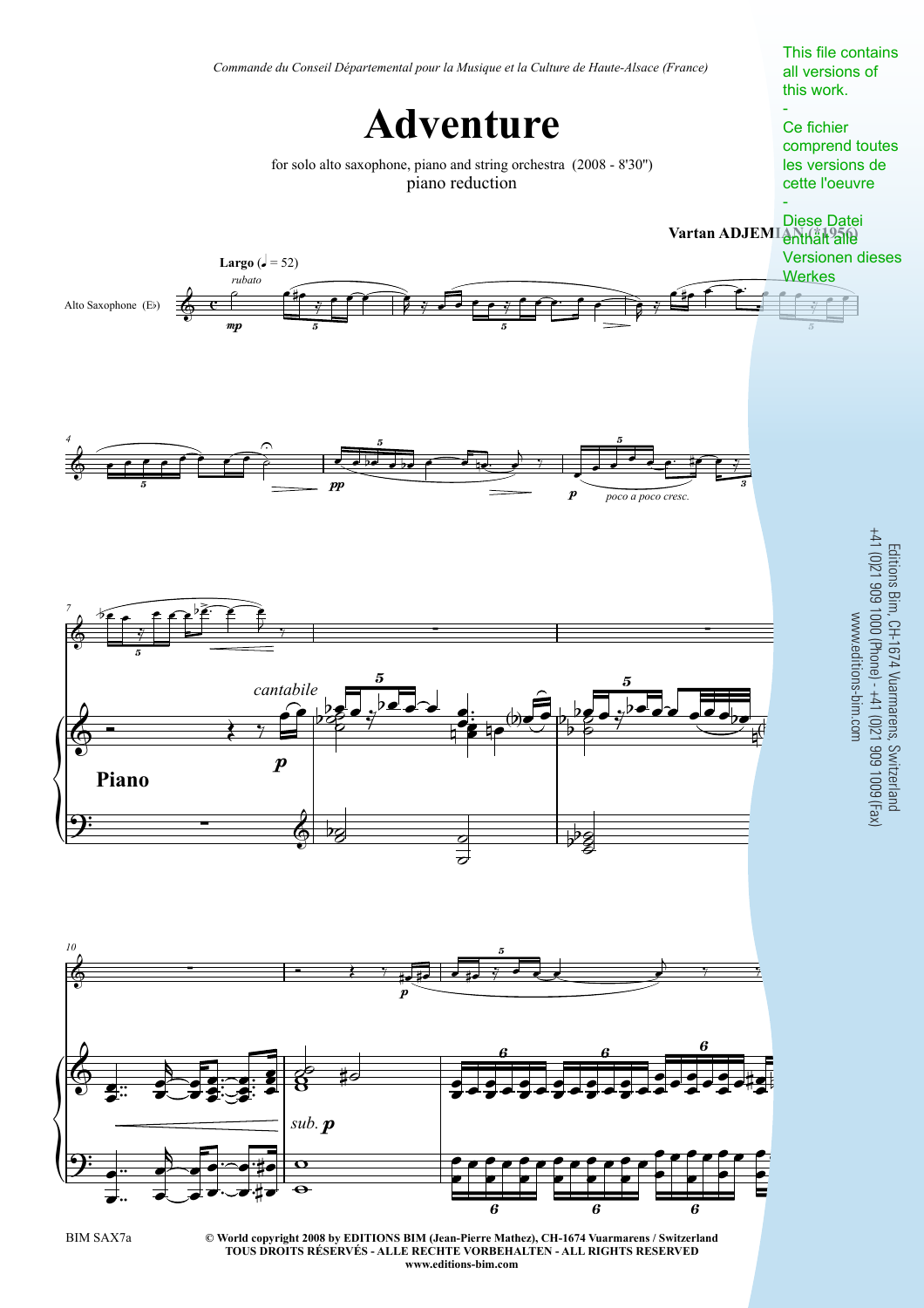

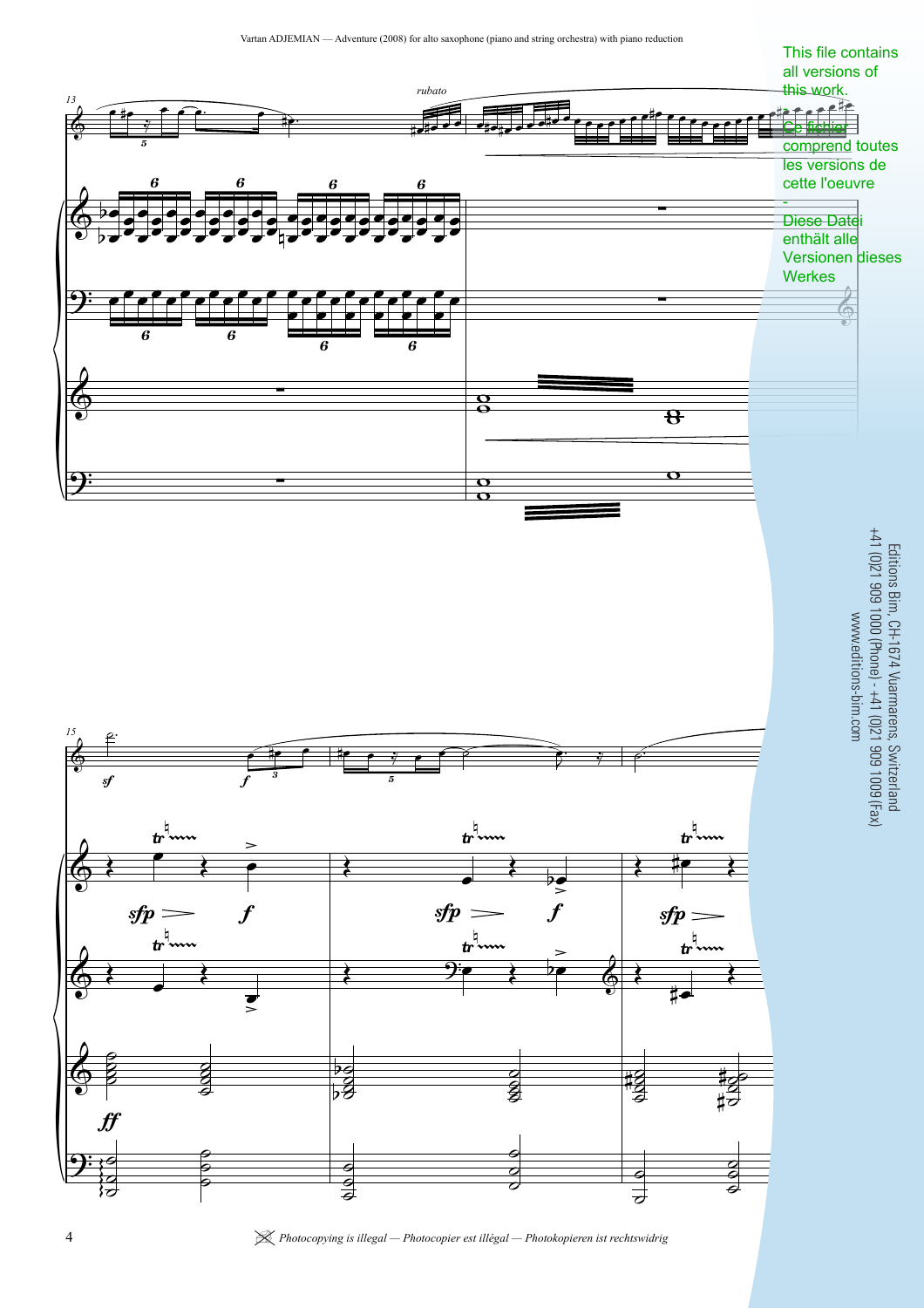



| *Photocopying is illegal — Photocopier est illégal — Photokopieren ist rechtswidrig* 5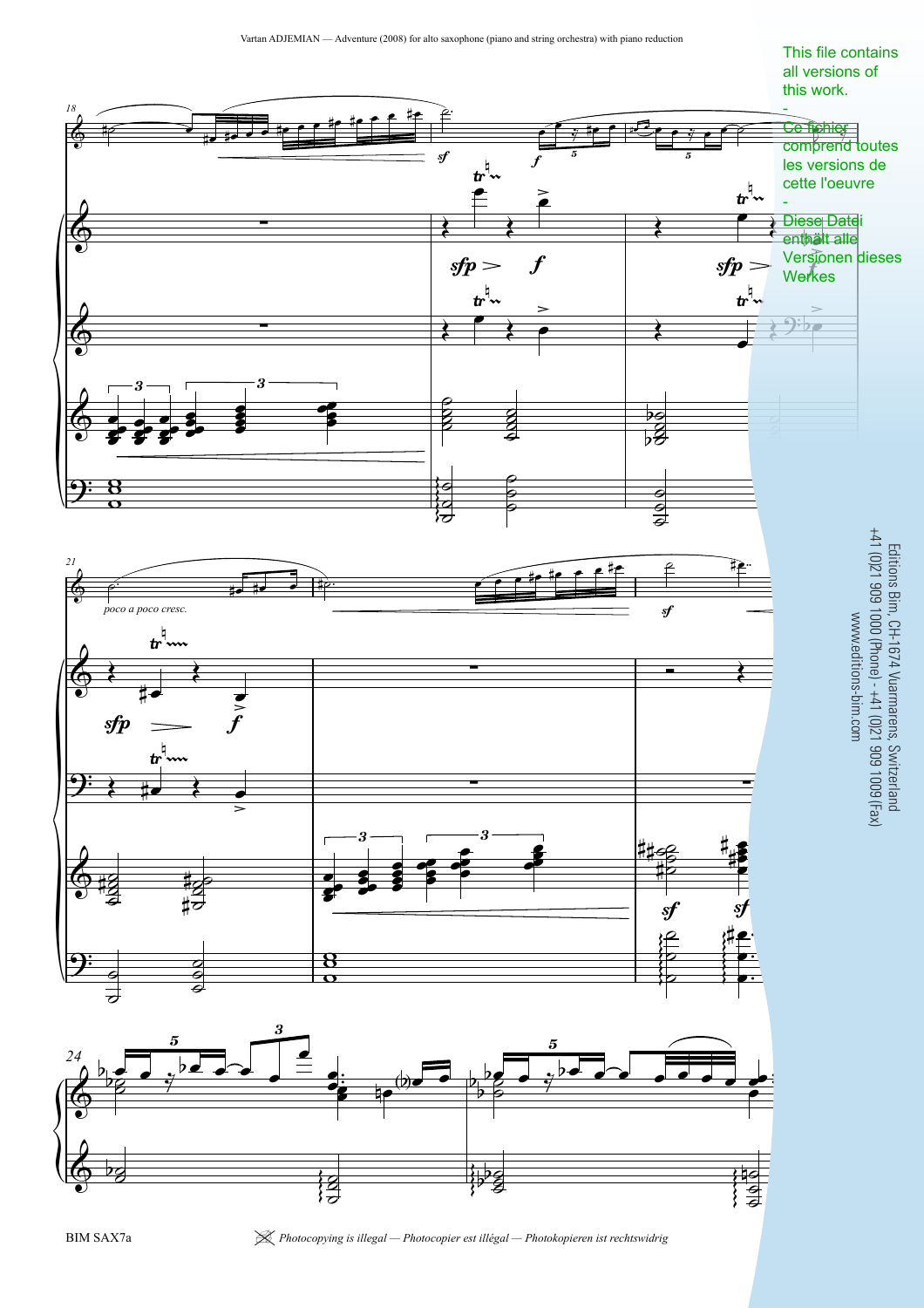





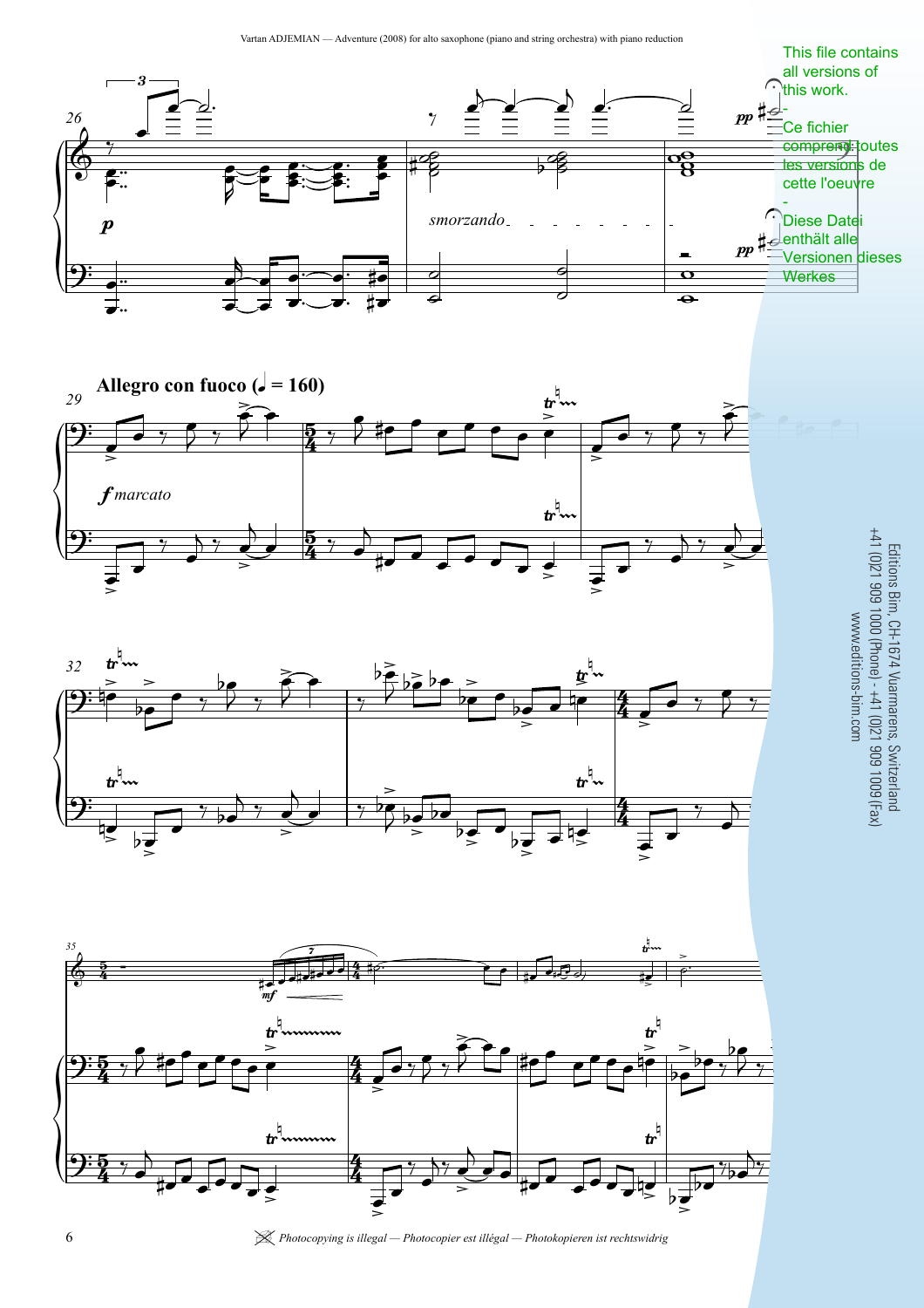

**<sup>©</sup> World copyright 2008 by EDITIONS BIM (Jean-Pierre Mathez), CH-1674 Vuarmarens / Switzerland** BIM SAX7c 3 **TOUS DROITS RÉSERVÉS - ALLE RECHTE VORBEHALTEN - ALL RIGHTS RESERVED www.editions-bim.com**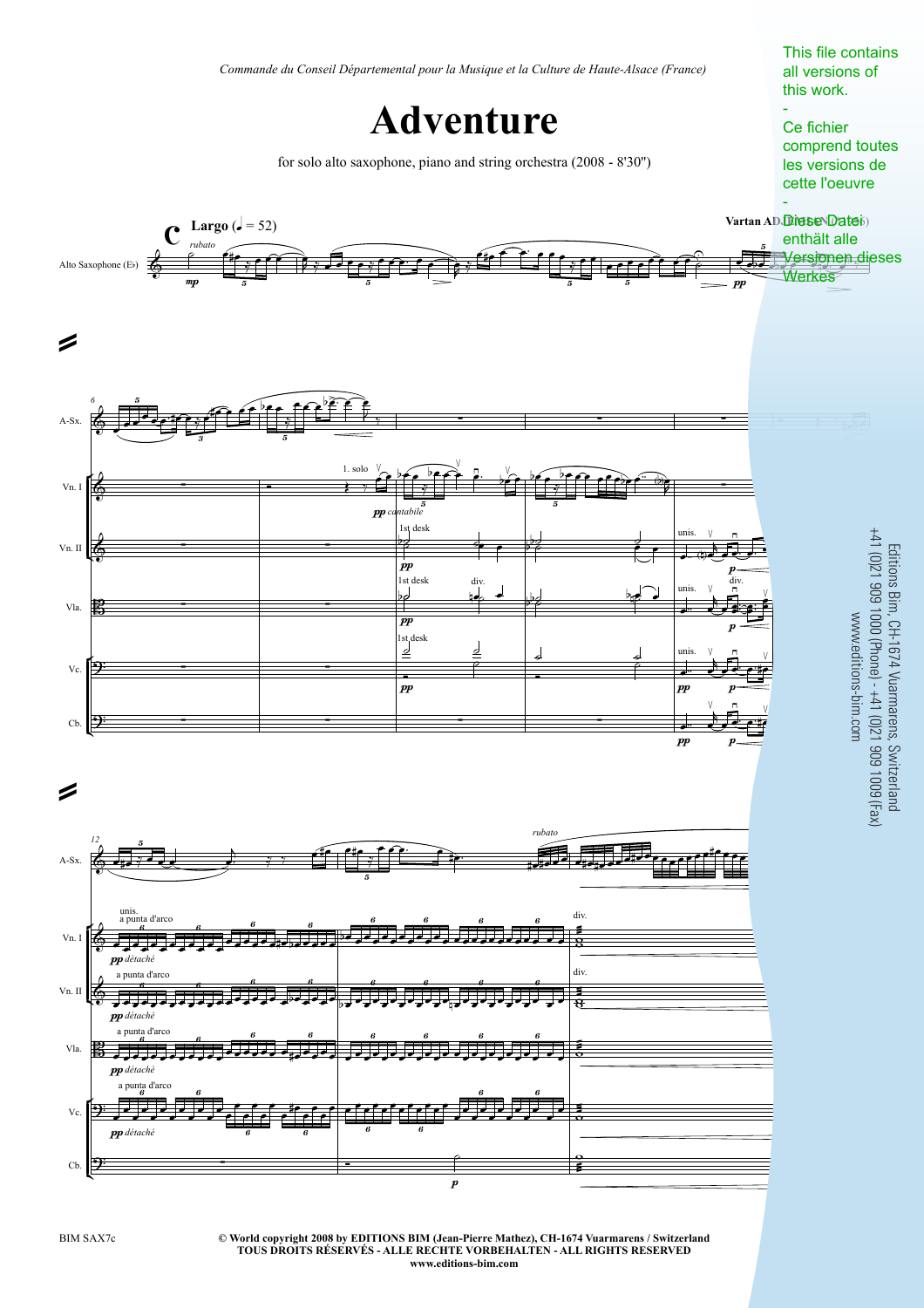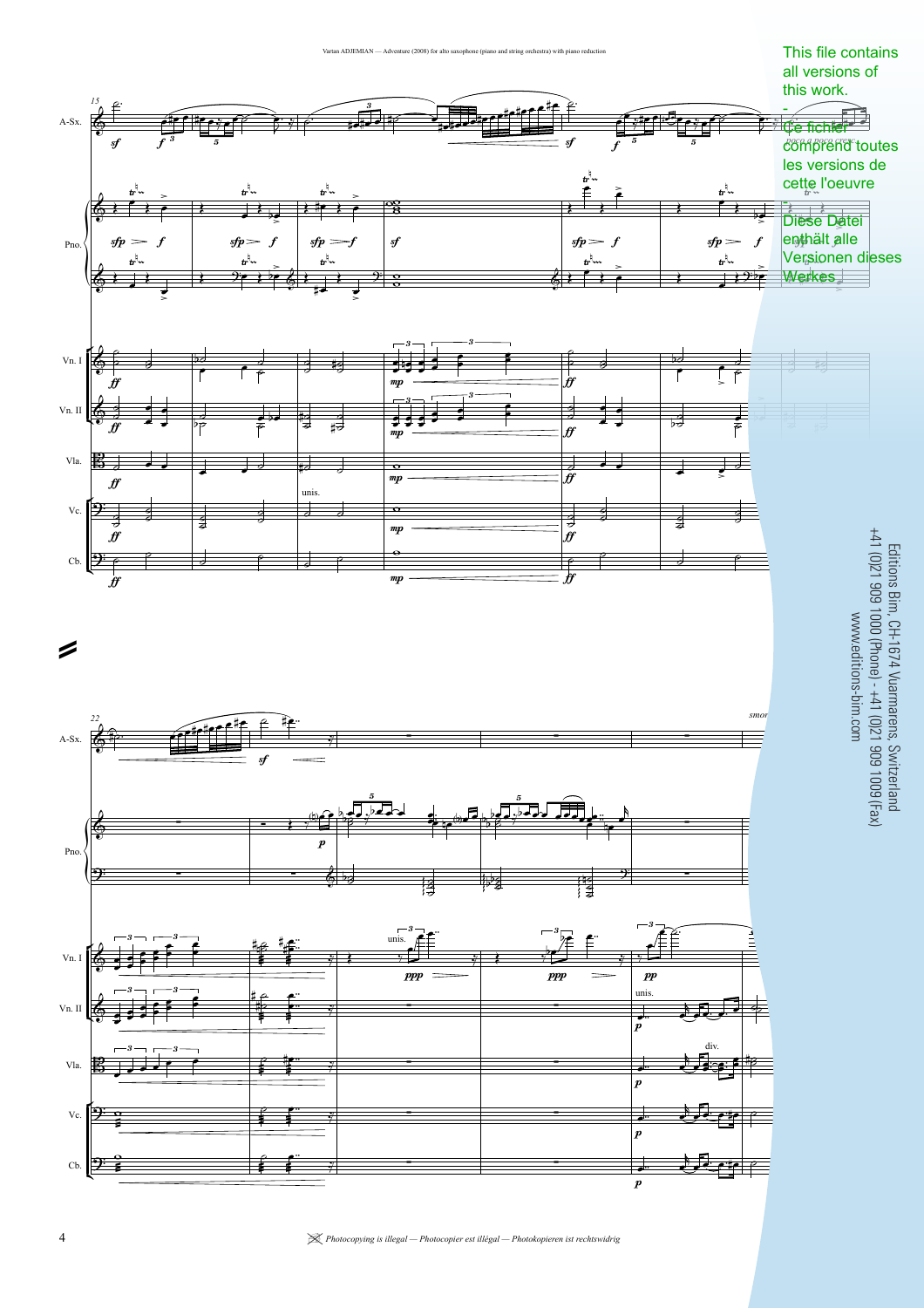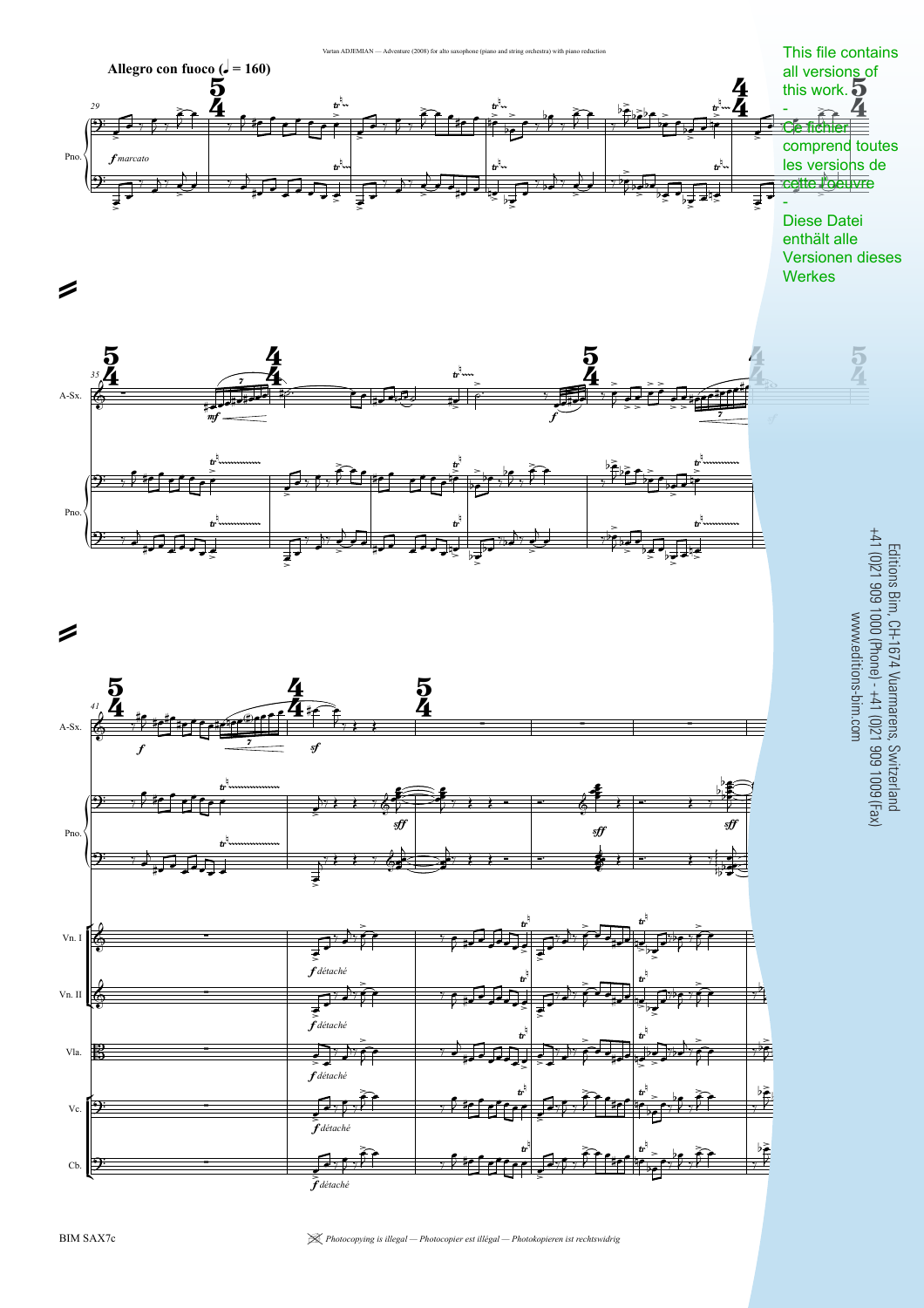

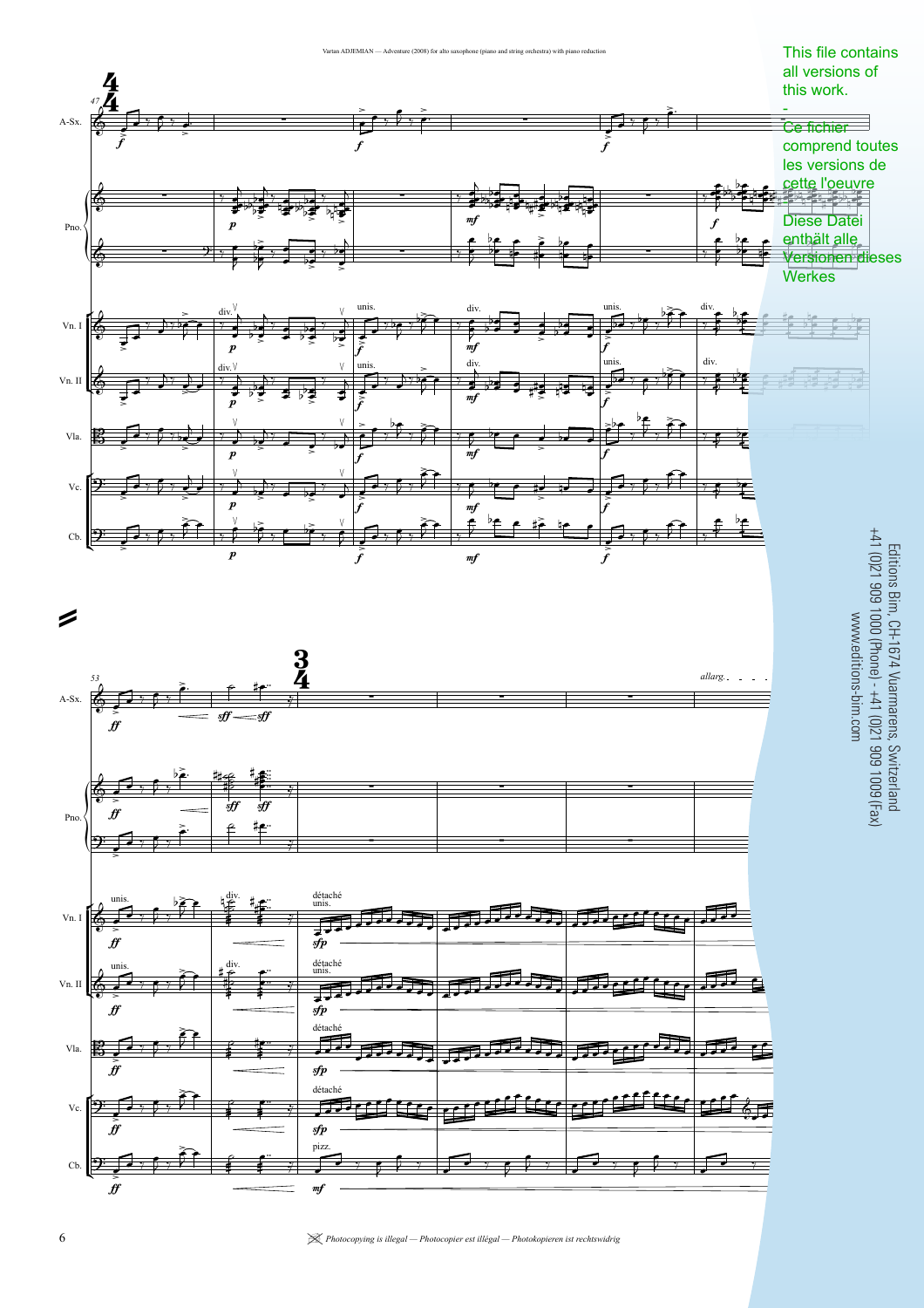*Commande du Conseil Départemental pour la Musique et la Culture de Haute-Alsace (France)*

**Adventure**

for solo alto saxophone and wind orchestra (2008 - 8'30'')

This file contains all versions of this work. -

Ce fichier comprend toutes les versions de cette l'oeuvre

- Diese Datei enthält alle Versionen dieses



**© World copyright 2008 by EDITIONS BIM (Jean-Pierre Mathez), CH-1674 Vuarmarens / Switzerland TOUS DROITS RÉSERVÉS - ALLE RECHTE VORBEHALTEN - ALL RIGHTS RESERVED www.editions-bim.com**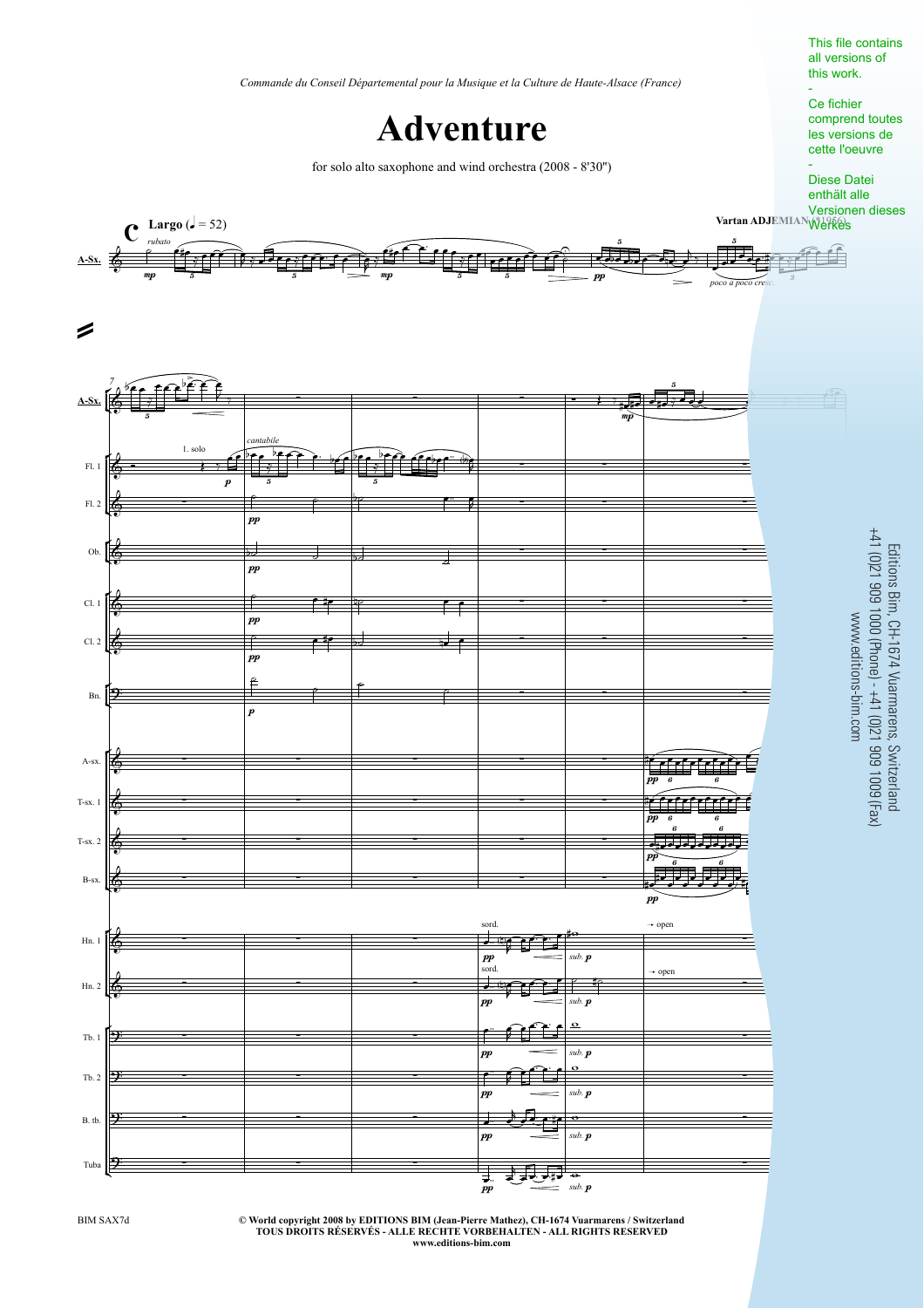

This file contains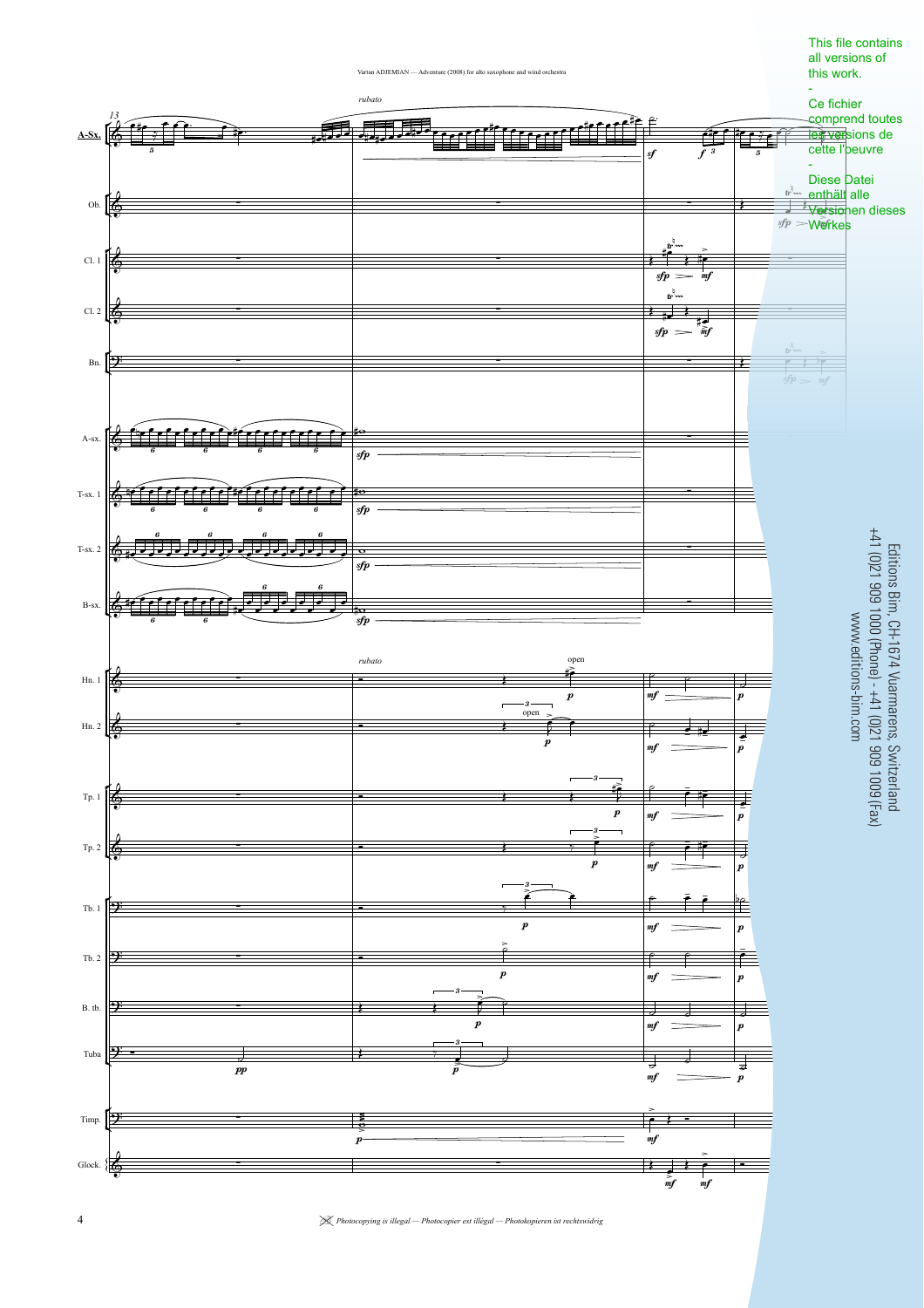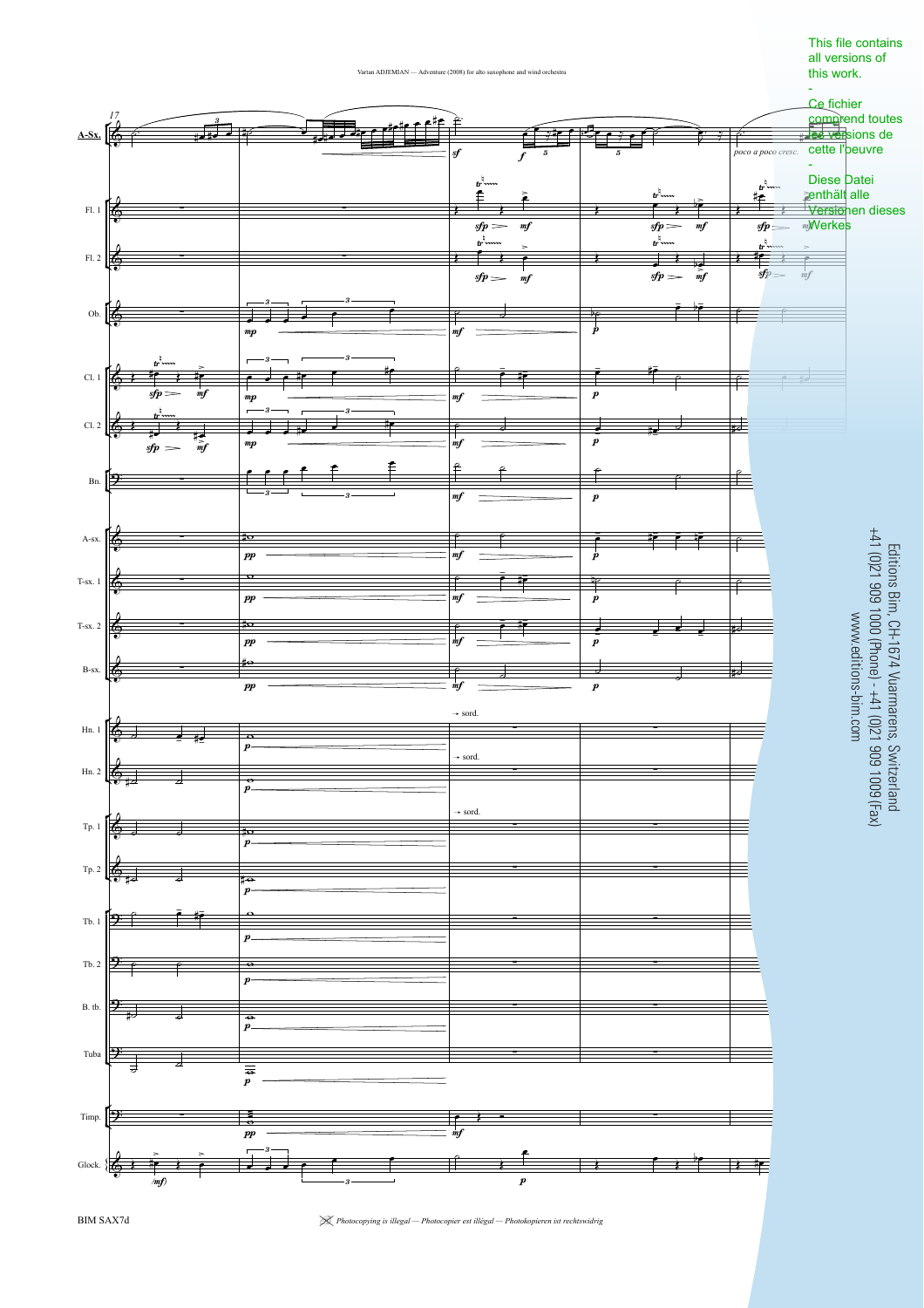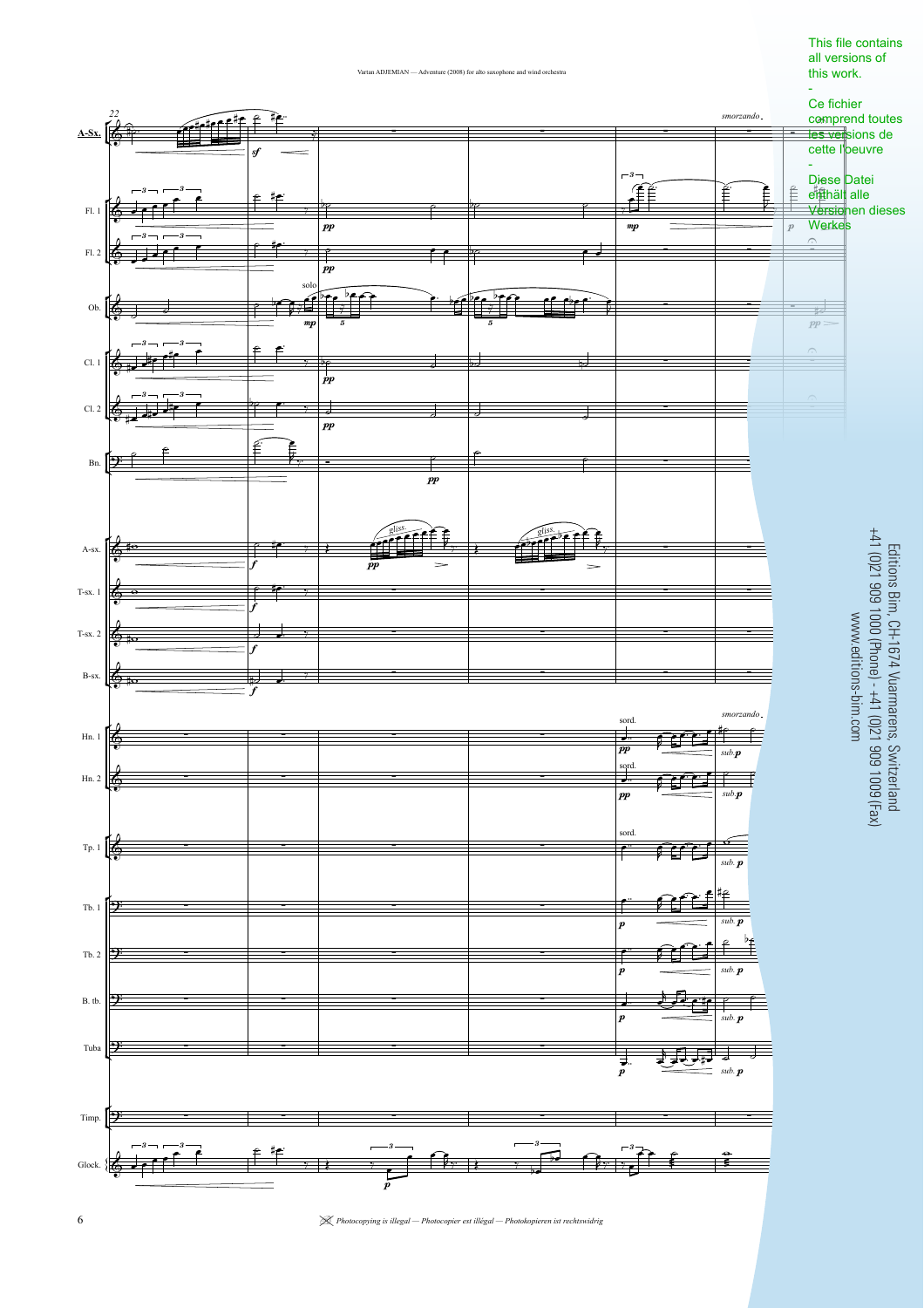

 $\lambda$   $\gamma$   $\equiv$   $\sim$   $\sim$   $\sim$   $\sim$   $\sim$  $\sum_{i=1}^{n} x_i$  $\left\{ \begin{array}{ccc} \bullet & \bullet & \bullet \\ \bullet & \bullet & \end{array} \right. \quad , \; \begin{array}{ccc} \bullet & \bullet & \bullet \\ \bullet & \bullet & \end{array} \quad , \; \begin{array}{ccc} \bullet & \bullet & \bullet \\ \bullet & \bullet & \end{array} \quad , \; \begin{array}{ccc} \bullet & \bullet & \bullet \\ \bullet & \bullet & \end{array} \quad , \; \begin{array}{ccc} \bullet & \bullet & \bullet \\ \bullet & \bullet & \end{array} \; . \; \end{array}$ ŧ

BIM SAX7d

 $\overline{\mathbf{H}}$ 

Bong.

 $\left| \cdots \right|$